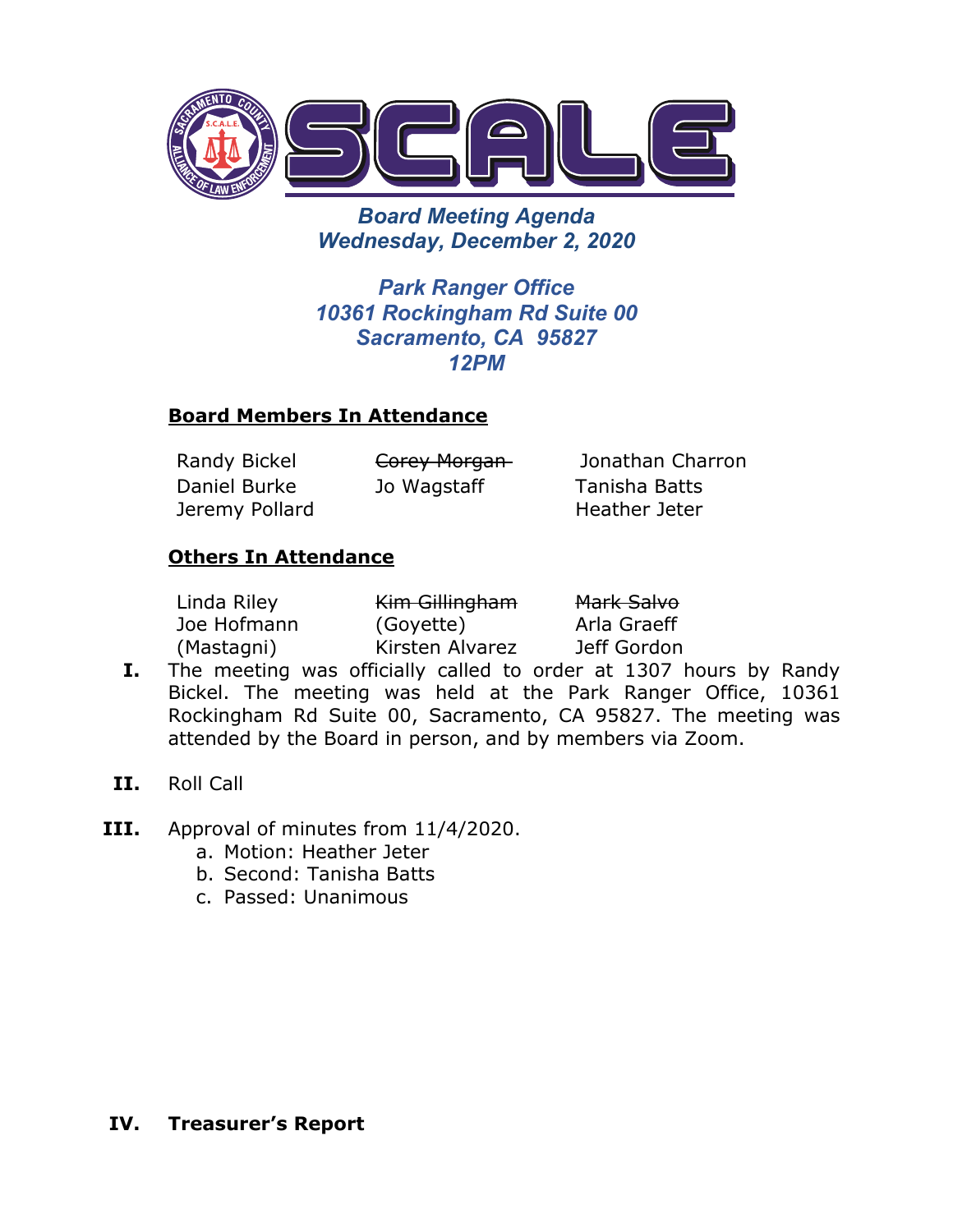### **Note: This report was read into the minutes during the General Membership Meeting.**

| Accounts (11/30/2020)    |              |            |
|--------------------------|--------------|------------|
| General Fund 6222        |              | 152,302.13 |
| Legal Defense Fund 3903  |              | 73,653.24  |
| PAC Fund 3911            |              | 19,988.76  |
| Savings 7915             |              | 126,356.49 |
| Wells Fargo Office Acct. |              | 1,559.01   |
| Debit Card Acct.         |              | 1,059.97   |
|                          | <b>Total</b> | 374,919.60 |

### **Fidelity (11/30/2020) 263,479.03**

## **Total Cash and Investments 638,398.63**

Motion: Jonathan Charron Second: Jo Wagstaff Passed: Unanimous

#### **V. Old Business**

- A. SCERS Presentation
	- a. This presentation was given during the General Membership meeting.
- B. Sacramento County COVID-19 Updates
	- a. This was discussed during the General Membership Meeting.
	- b. Kim has continued to reach out for clarification to labor relations regarding how situations should be handled when the employee is forced to go home. The response seems to be inconsistent throughout the County and within our units. A discussion about the need for a disaster policy in the County that would address the handling of pandemic type disasters was had.
- C. DA Policy Manual
	- a. Jo will call Mark to determine the status of this and find out which sections should be next for review.
- D. Contract Negotiations 2021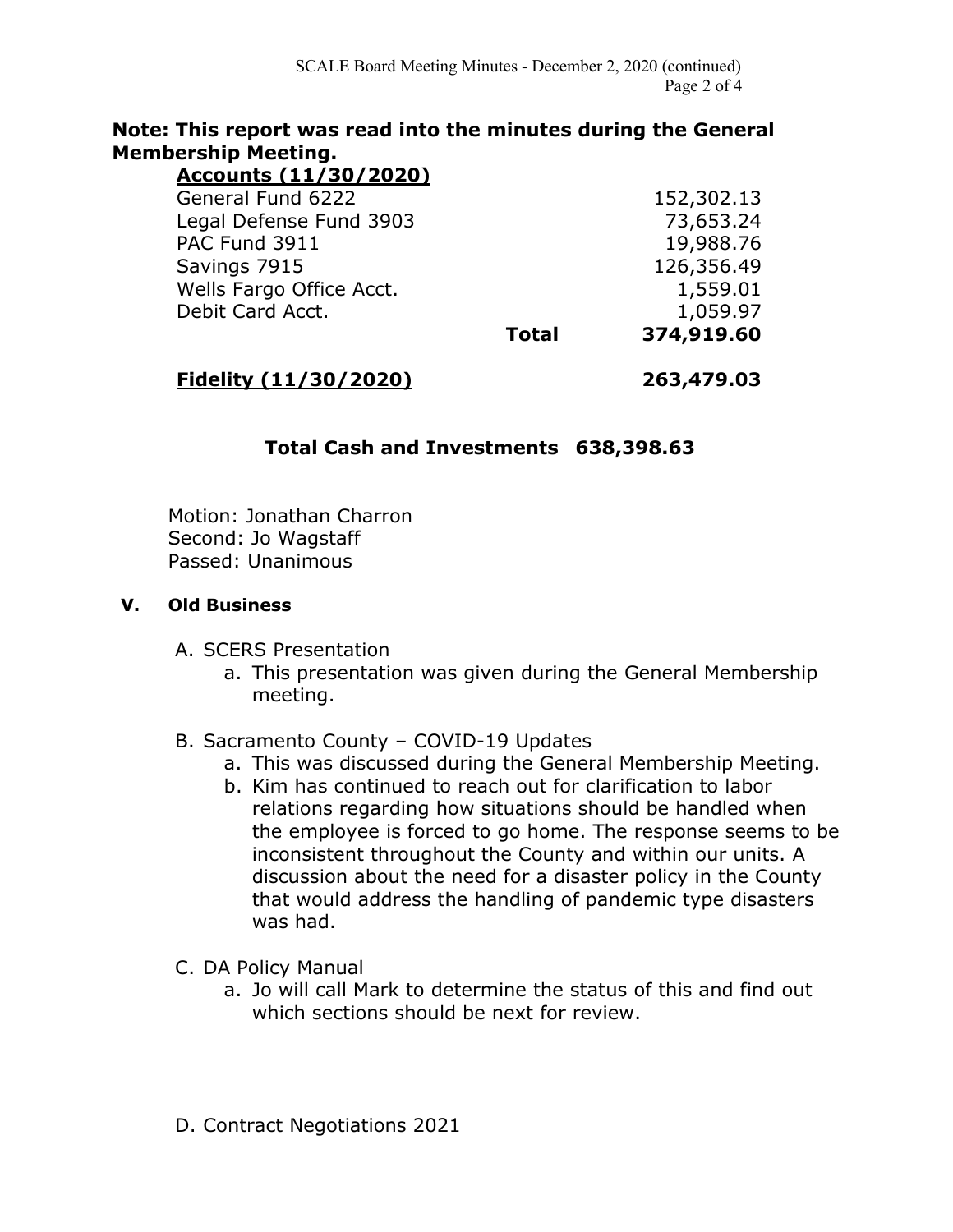SCALE Board Meeting Minutes - December 2, 2020 (continued) Page 3 of 4

- a. This was discussed during the General Membership Meeting.
- b. The County has still not reached out for contract negotiation meetings. A meeting to prepare for negotiations met on November 19<sup>th</sup>. We are waiting to see if the County is seeking to have a contract extension or a new contract negotiation before meeting again.
- E. 2020 Holiday Gift
	- a. The checks will be signed shortly, and the gifts distributed shortly after that.
- F. Reopening of DCSS Lobby Concerns
	- a. Kim may have updates on this topic but was unable to attend the meeting today. The Lobby has been reopened at this point already.
- G. Coroners Representative Position
	- a. Jonathan has reached out to a few members in the coroner's office. He will keep reaching out as new recruits join the team in order possibly get someone to serve on the Board.
- H. County Transportation Policy
	- a. Mark and Randy attended a Zoom meeting with the State Arbitrator. There is more work on this that needs to be done so it was tabled for a future date.
- I. SCALE App
	- a. Tabled for the next meeting.

### **VI. New Business**

- A. 2021 Board Meeting Locations
	- a. We will continue meeting in a hybrid format for the next couple of months. A decision on location past March has not been made.
- B. Charity Donation
	- a. Heather made a motion to provide a donation of \$500 to "Helping Our People Eat"

Motion: Heather Jeter Second: Jonathan Charron Passed: Unanimous

- C. Breakdown of Unit Representation
	- a. We will review which members are being reached out to by which Board members at the next meeting to ensure that all members are receiving meeting notifications.
- D. LRIS Seminars